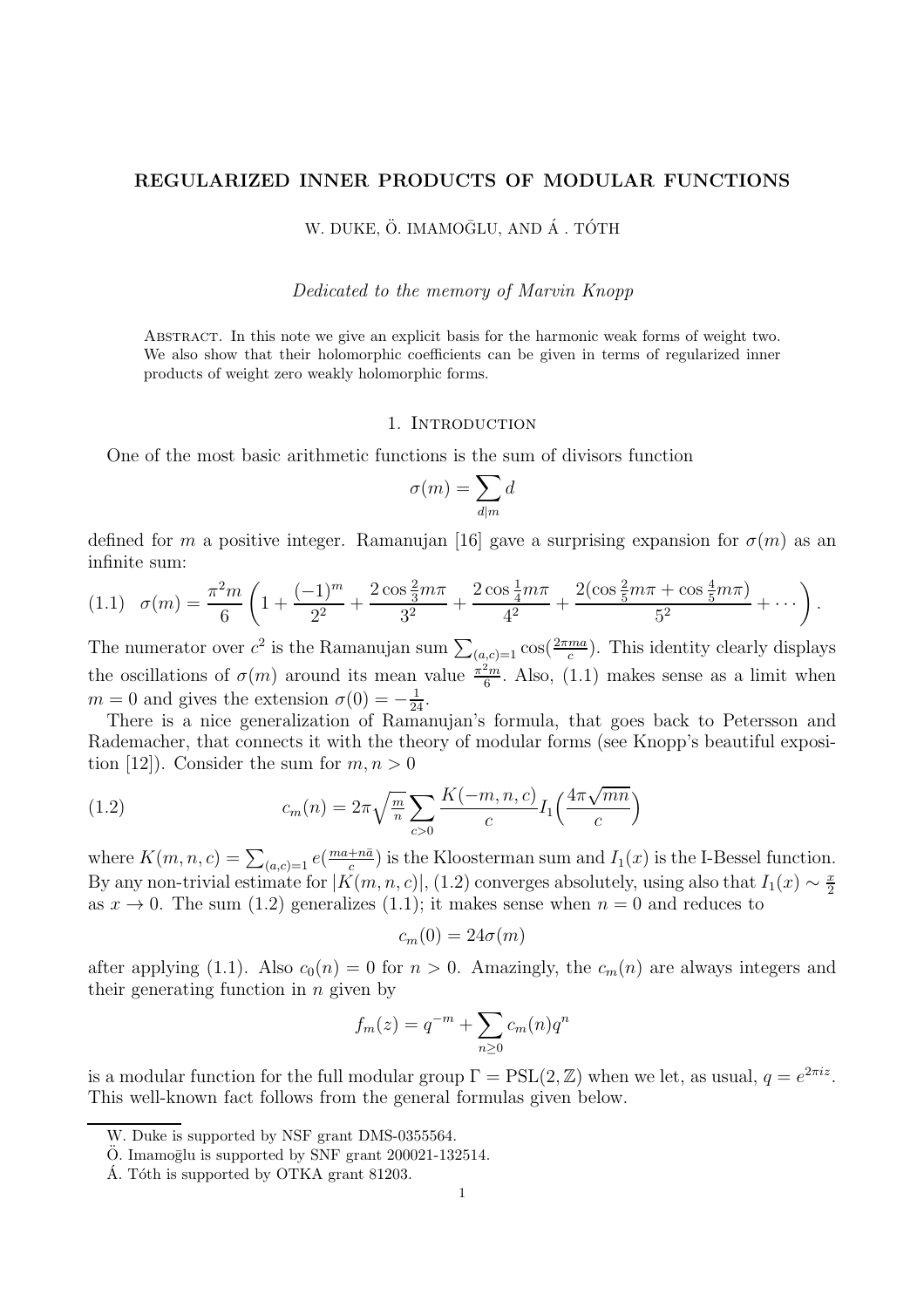In particular,  $f_0(z) = 0$  and  $f_1(z) = j(z) - 720$ , where  $j(z) = q^{-1} + 744 + 198664q + \dots$  is the usual modular j-function. More generally,

$$
(1.3) \t\t f_m(z) = j_m(z) + 24\sigma(m)
$$

where  $j_m \in \mathbb{C}[j]$  is uniquely determined by having a Fourier expansion of the form

(1.4) 
$$
j_m(z) = q^{-m} + \sum_{n>0} b_m(n)q^n
$$

The  $f_m$  for  $m > 0$  form a basis for the subspace of  $\mathbb{C}[j]$  consisting of modular functions that are orthogonal to the constant function with respect to the regularized Petersson inner product. Let  $\mathcal{F}_Y$  be the usual fundamental domain for Γ truncated at  $y = Y$  and set for f, g modular functions

.

$$
\langle f, g \rangle_{\text{reg}} = \lim_{Y \to \infty} \int_{\mathcal{F}_Y} f(z) \overline{g(z)} \frac{dxdy}{y^2},
$$

provided this limit exists. We usually simply write  $\langle f, g \rangle = \langle f, g \rangle_{\text{reg}}$ . Then we have that for all  $m \geq 0$ 

$$
(1.5) \t\t \t\t \langle f_m, 1 \rangle = 0,
$$

which follows easily from results of [1]. In this paper we are interested in the quantities  $\langle f_m, f_n \rangle$ when  $m \neq n$ , which are finite. An interesting question that we have not been able to answer concerns their possible arithmetic or geometric meaning and in particular the case of  $m = n$ .

Using Hecke operators it is enough to consider the sequence  $\langle f_m, f_1 \rangle$  for  $m > 1$ . Here are some of its values computed numerically:

$$
\langle f_2, f_1 \rangle = 366.765, \langle f_3, f_1 \rangle = 195.677, \langle f_4, f_1 \rangle = 501.665
$$

As an application of our main result, we will give a formula of the type (1.2) for  $\langle f_m, f_n \rangle$ .

**Theorem 1.** For unequal positive integers m, n we have

(1.6) 
$$
\langle f_m, f_n \rangle = -8\pi^2 \sqrt{mn} \sum_c \frac{K(m, n, c)}{c} F\left(\frac{4\pi \sqrt{mn}}{c}\right),
$$

where  $F(u) = \pi Y_1(u) + \frac{2}{u} J_0(u)$ , where  $J_s$  is the Bessel function of the first kind, and  $Y_s$  is the Bessel function of the second kind.

Since the Bessel function of second kind  $Y_1(u)$  satisfies

$$
\frac{\pi}{2}Y_1(u) = -\frac{1}{u} + J_1(u)\log(u/2) + O(u)
$$

as  $u \to 0$  we have that  $F(u) = O(u \log u)$  as  $u \to 0$  and the above series converges.

The proof of (1.5) uses the fact that the generating function of  $\sigma(m)$  given by

(1.7) 
$$
E_2^*(z) = 1 - 24 \sum_{n=1}^{\infty} \sigma(n) q^n - \frac{3}{\pi y},
$$

is a harmonic Eisenstein series of weight 2. Here and throughout the paper  $x = \text{Re } z$ ,  $y = \text{Im } z$ . Our proof of Theorem 1 makes use of harmonic weak Maass forms of weight 2 constructed using Poincaré series. To explain how we must introduce some notation. Let  $H$  denote the upper half plane. Recall that for any  $k \in \mathbb{R}$ , the Maass-type differential operator  $\xi_k$  is defined through its action on a differentiable function  $f$  on  $\mathcal{H}$  by

$$
\xi_k(f) = 2iy^k \frac{\overline{\partial f}}{\partial \overline{z}}.
$$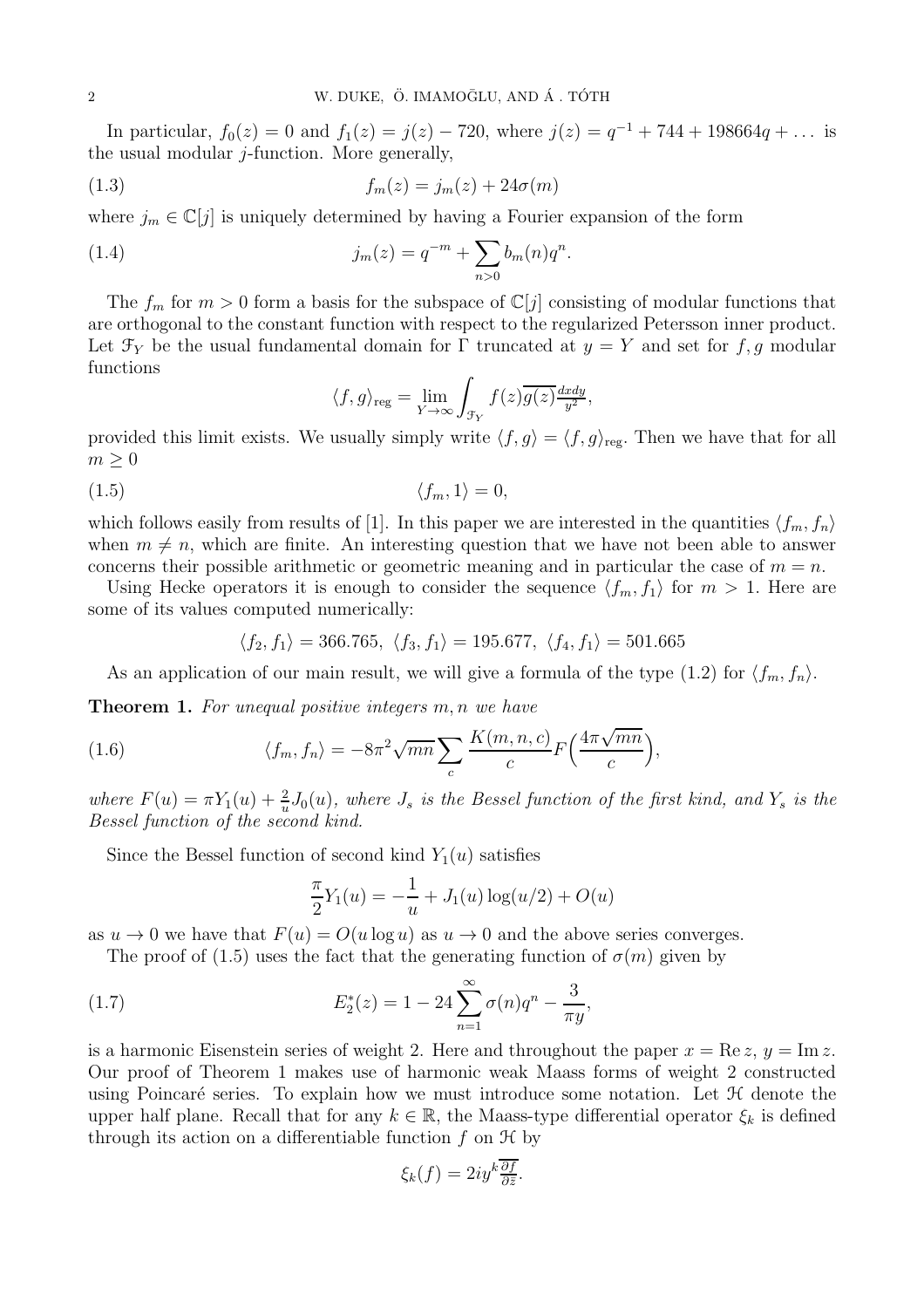It is easily checked that

$$
\xi_k((\gamma z + \delta)^{-k}f(gz)) = (\gamma z + \delta)^{k-2}(\xi_k f)(gz)
$$

for any  $g = \pm \left(\frac{\alpha}{\gamma} \frac{\beta}{\delta}\right) \in \text{PSL}(2,\mathbb{R})$ . Thus if  $f(z)$  has weight k for  $\Gamma$  then  $\xi_k f$  has weight  $2-k$  and  $\xi_k f = 0$  if and only if f is holomorphic. The weight k Laplacian can be conveniently defined by

$$
\Delta_k = -\xi_{2-k} \circ \xi_k
$$

If f is a real analytic function on  $\mathcal H$  of weight k for  $\Gamma$  that is harmonic on  $\mathcal H$  in the sense that

 $\Delta_k f = 0$ 

then f will have a Fourier expansion at  $i\infty$  each of whose terms has at most linearly exponential growth. Such an f is called a *harmonic weak Maass form* if it has only finitely many such growing terms. The space of all such forms is denoted by  $H_k^!$ . It is clear that the space of weakly holomorphic modular forms  $M_k^!$ , the forms that are holomorphic on  $\mathcal H$  and meromorphic at infinity, is a subset of  $H_k^!$ . It follows easily from its general properties that  $\xi_k$  maps  $H_k^!$  to  $M_{2-k}^!$  with kernel  $M_k^!$ . We note that the space  $H_k^!$  is same as  $H_k(SL(2,\mathbb{Z}))$  defined in [4]. Since in almost all the subsequent papers following [4] the notation  $H_k$  is used to denote the subspace  $H_k^+$  $\frac{1}{k}$  of harmonic weak Maass forms which is defined as the preimage of cusp forms of weight  $2 - k$  under  $\xi_k$ , we use the notation  $H_k^!$ . It is easy to see that for  $2 < k \in \mathbb{Z}$  the space of harmonic weak Maass forms whose Fourier expansions have no exponentially growing terms is equal to  $M_k$ , whereas for  $k = 2$  it is 1-dimensional and spanned by the non-holomorphic, harmonic Eisenstein series  $E_2^*$ .

Our next aim is to construct an explicit basis  $\{h_m(z)\}_{m\in\mathbb{Z}}$  for  $H_2^!$ . It is known that a basis for the weakly holomorphic modular forms of weight 2 is given by  $\{f'_m(z)\}_{m>0}$  where we set  $f'_m(z) = \frac{-1}{2\pi i}$  $\frac{d}{dz} f_m(z)$  and  $f_m$  was defined in (1.3). The basis  $\{h_m\}$  constructed in this paper completes the basis  $\{f'_m\}$  of  $M_2^!$  to a basis  $H_2^!$ . Namely for  $m < 0$ ,  $h_m(z) = f'_{|m|}(z)$  whereas for  $m > 0$  the functions  $h_m$  satisfy  $\xi_2(h_m) = \frac{1}{4\pi} f_m(z)$ . The existence of such harmonic forms was already proved in [4]. Our aim here is to construct this basis explicitly which allows us to prove the Ramanujan-Rademacher type formula for the inner products  $\langle f_m, f_n \rangle$ .

In the case of weight  $k = 1/2$  such a basis was constructed in [6] and shown there that their holomorphic coefficients can be given in terms of periods of weight zero weakly holomorphic forms along closed geodesics. In [7], on the other hand these coefficients are shown to be equal to regularized inner products of weakly holomorphic forms of dual weight 3/2. Here we show that a similar result also holds for weight  $k = 2$ . Theorem 1 follows from the next result and an explicit formula for the Fourier coefficients given later.

**Theorem 2.** For each  $m \in \mathbb{Z}$  there is a unique  $h_m \in H_2^!$  with Fourier expansion of the form

(1.9) 
$$
h_m(z) = \mathcal{M}_m(y)e(mx) + \sum_{n \in \mathbb{Z}} a_m(n)\mathcal{W}_n(y)e(nx)
$$

where the special function  $W_n(y)$  and  $M_n(y)$  are given in (2.4) and (2.5) in terms of two linearly independent solutions the classical Whittaker differential equation. The function  $W_n(y)$ decays whereas  $\mathcal{M}_n(y)$  grows exponentially.

The set  $\{h_m\}_{m\in\mathbb{Z}}$  forms a basis for  $H_2^!$ We have that  $h_0(z) = E_2^*(z)$  and for  $m < 0$ ,  $h_m(z) = f'_{|m|}(z)$ , while for  $m > 0$  we have

(1.10) 
$$
\xi_2(h_m(z)) = \frac{1}{4\pi} f_m(z).
$$

The coefficients  $a_m(n)$  satisfy the symmetry relation

$$
(1.11)\qquad \qquad a_m(n) = a_n(m)
$$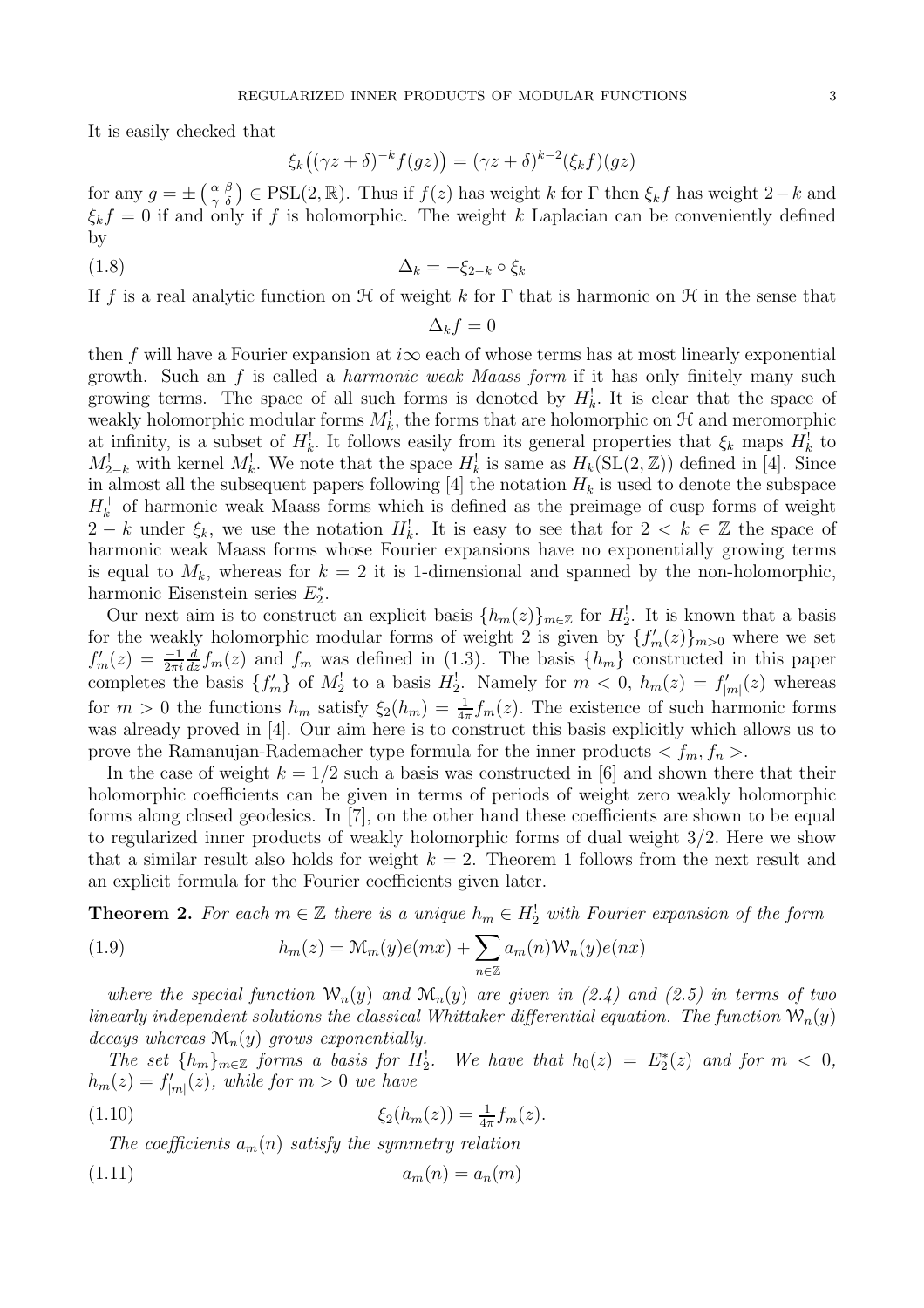for all integers m, n. Moreover for  $m > 0$  we have

(1.12) 
$$
a_m(n) = \begin{cases} |n|c_m(|n|), & \text{if } n < 0; \\ -\frac{1}{4\pi} < f_m, f_n > \text{if } n > 0, m \neq n. \end{cases}
$$

The Poincaré series formed by averaging the classical Whittaker functions provide a standard tool for constructing harmonic weak Maass forms. There are two subtle points in this construction. First of all when the weight is small, as in the case of  $k = 2$  of this paper, such Poincaré series have to be analytically continued. Secondly, at the "harmonic point"  $s = k/2$ the Whittaker functions  $M_{k/2,s-1/2}$  and  $W_{k/2,s-1/2}$  coalesce into the exponential function, and the Poincaré series lead only to holomorphic or weakly holomorphic modular forms. A second solution of the Whittaker differential equation can be constructed using the derivative in one of the parameters of the Whittaker functions. We average such solutions and take their differences to construct a Poincaré series that is harmonic and not weakly holomorphic.

The methods of this paper easily generalize to give a basis  $\{h_{m,k}\}\$ for  $H_k^!$  of harmonic weak Maass forms for weights  $k > 2$ . In the general case the functions  $h_{m,k}$  satisfy  $\xi_k(h_m) = f_{m,2-k}$ where  $f_{m,2-k} \in M_{2-k}^!$  are the basis functions of weakly holomorphic modular forms of weight  $2 - k$  constructed in [8]. Their holomorphic coefficients can also be written in terms of the regularized inner product  $\langle f_{m,2-k}, f_{n,2-k} \rangle$ . In the higher weight case there is no issue of analytic continuation, hence from this analytic point of view it is easier. On the other hand for higher weights the space of cusp forms is not trivial and one has include the holomorphic exponential Poincaré series into the basis. Similar constructions of harmonic weak forms using derivatives appeared recently for weight 3/2 in [11]. Also in [2] Bruggeman gives an existence theorem generalizing results of [4] to arbitrary complex weights.

The rest of the paper is organized as follows. For parts of the paper we do not restrict to the case  $k = 2$  and work with general weights. In Section 2 we collect information about the Whittaker functions and harmonic forms. In section 3 we write down Poincare series and give their analytic continuation. In Section 4 we construct harmonic forms that are not weakly holomorphic and construct the basis  $\{h_m\}$  of Theorem 2. Finally in the last section we prove the inner product formula for the holomorphic coefficients of  $h_m$ .

### 2. Harmonic forms and the Whittaker equation

In this section we review the basic definitions and properties of harmonic weak Maass forms and Whittaker functions.

**Definition 3** (Definition of harmonic weak Maass forms). Let  $k \in \mathbb{Z}$ . A smooth function  $f: \mathfrak{H} \to \mathbb{C}$  is called a harmonic weak Maass form of weight k if

(1)  $\Delta_k f = 0$ . (2)  $f|_k \gamma = f$  for all  $\gamma \in \Gamma$ . (3)  $f(z) = O(e^{ay})$  as  $y \to \infty$  for some  $a \in \mathbb{R}$ 

The space of all such forms is denoted by  $H_k^!$ .

The Whittaker functions  $M_{\kappa,\nu}(y)$ , and  $W_{\kappa,\nu}(y)$  (see (2.6) and (2.7)) are the standard solutions of Whittaker's differential equation

(2.1) 
$$
D_{\kappa,\nu}w = w'' + \left(-\frac{1}{4} + \frac{\kappa}{y} + \frac{1-4\nu^2}{4y^2}\right) = 0.
$$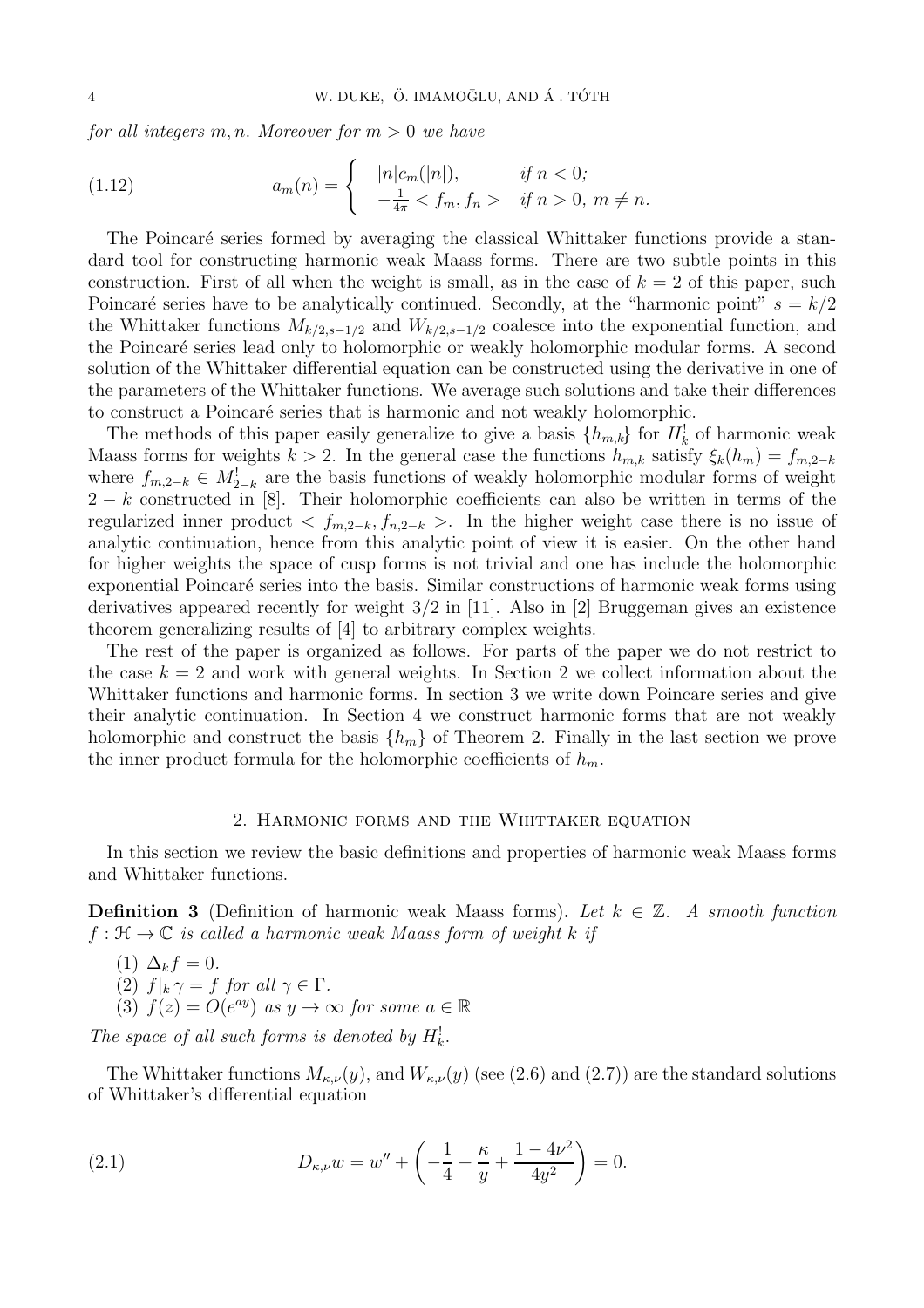Suppose that h is a real analytic function on  $H$  of weight 2 that is harmonic in the sense that

(2.2) 
$$
\Delta_2 h = y^2 (\partial_x^2 + \partial_y^2) h - i2y (\partial_x + i\partial_y) h = 0.
$$

Then h has a (unique) Fourier expansion in the cusp at  $\infty$  of the form

(2.3) 
$$
h(z) = \sum_{n} b(n) \mathcal{M}_n(y) e(nx) + \sum_{n} a(n) \mathcal{W}_n(y) e(nx).
$$

where

(2.4) 
$$
W_n(y) = \begin{cases} (4\pi |n|y)^{-1}W_{-1,1/2}(4\pi |n|y) & \text{if } n < 0, \\ 1 & \text{if } n = 0, \\ e^{-2\pi ny} & \text{if } n > 0, \end{cases}
$$
  
(2.5) 
$$
M_n(y) = \begin{cases} |n|e^{-2\pi ny} & \text{if } n < 0, \\ (4\pi y)^{-1} & \text{if } n = 0, \\ (4\pi y)^{-1} \mathfrak{M}(4\pi ny) - (1 - \gamma)ne^{-2\pi ny} & \text{if } n > 0. \end{cases}
$$

Here  $W_{-1,1/2}$  is defined in (2.7),  $\mathfrak{M}$  is defined in Lemma 1 and  $\gamma$  is the Euler constant.

For h to be a harmonic weak Maass form we ask that in its Fourier expansion  $(2.3)$  only finitely many  $b(n) \neq 0$ . The above normalization of the special function  $\mathcal{M}_n(y)$  is chosen so that the Poincaré series constructed in the next section have only one exponentially growing term in their Fourier expansions and the formulas for their holomorphic coefficients can be given uniformly in terms of a Rademacher type sum.

For fixed  $\mu, \nu$  with  $\text{Re}(\nu \pm \mu + 1/2) > 0$  the Whittaker functions may be defined for  $y > 0$ by [14, pp. 311, 313]

(2.6) 
$$
M_{\mu,\nu}(y) = y^{\nu + \frac{1}{2}} e^{\frac{y}{2}} \frac{\Gamma(1+2\nu)}{\Gamma(\nu + \mu + \frac{1}{2})\Gamma(\nu - \mu + \frac{1}{2})} \int_0^1 t^{\nu + \mu - \frac{1}{2}} (1-t)^{\nu - \mu - \frac{1}{2}} e^{-yt} dt \text{ and}
$$

(2.7) 
$$
W_{\mu,\nu}(y) = y^{\nu + \frac{1}{2}} e^{\frac{y}{2}} \frac{1}{\Gamma(\nu - \mu + \frac{1}{2})} \int_1^{\infty} t^{\nu + \mu - \frac{1}{2}} (t - 1)^{\nu - \mu - \frac{1}{2}} e^{-yt} dt.
$$

Their asymptotic behavior as  $y \to \infty$  for fixed  $\mu, \nu$  is easily found from (2.6) and (2.7) by changing variable  $t \mapsto t/y$ : As  $y \to \infty$ 

(2.8) 
$$
M_{\mu,\nu}(y) \sim \frac{\Gamma(1+2\nu)}{\Gamma(\nu-\mu+\frac{1}{2})} y^{-\mu} e^{y/2}
$$
 and  $W_{\mu,\nu}(y) \sim y^{\mu} e^{-y/2}$ .

If 
$$
h(x + iy) = y^{-k/2}e(nx)(aM_{(\text{sign }n)k/2, s-1/2}(4\pi|n|y) + bW_{(\text{sign }n)k/2, s-1/2}(4\pi|n|y))
$$
 then  
\n(2.9) 
$$
\Delta_k h = (s - k/2)(1 - k/2 - s)h.
$$

We will need the following facts about Whittaker functions. When  $sign(n) = -1$ , at the special value of the parameter  $s = k/2$ ,

(2.10) 
$$
M_{-k/2,k/2-1/2}(y) = y^{k/2}e^{y/2}.
$$

(2.11) 
$$
W_{-k/2,k/2-1/2}(y) = y^{k/2} e^{y/2} \Gamma(1-k,y)
$$

where  $\Gamma(s, y) = \int_{y}^{\infty} e^{-t} t^{s-1} dt$  is the incomplete Gamma function. Moreover for  $n < 0$ ,

$$
\xi_k(y^{-k/2}W_{-k/2,k/2-1/2}(4\pi|n|y)e(nx)) = -(4\pi|n|)^{1-k/2}q^{|n|}
$$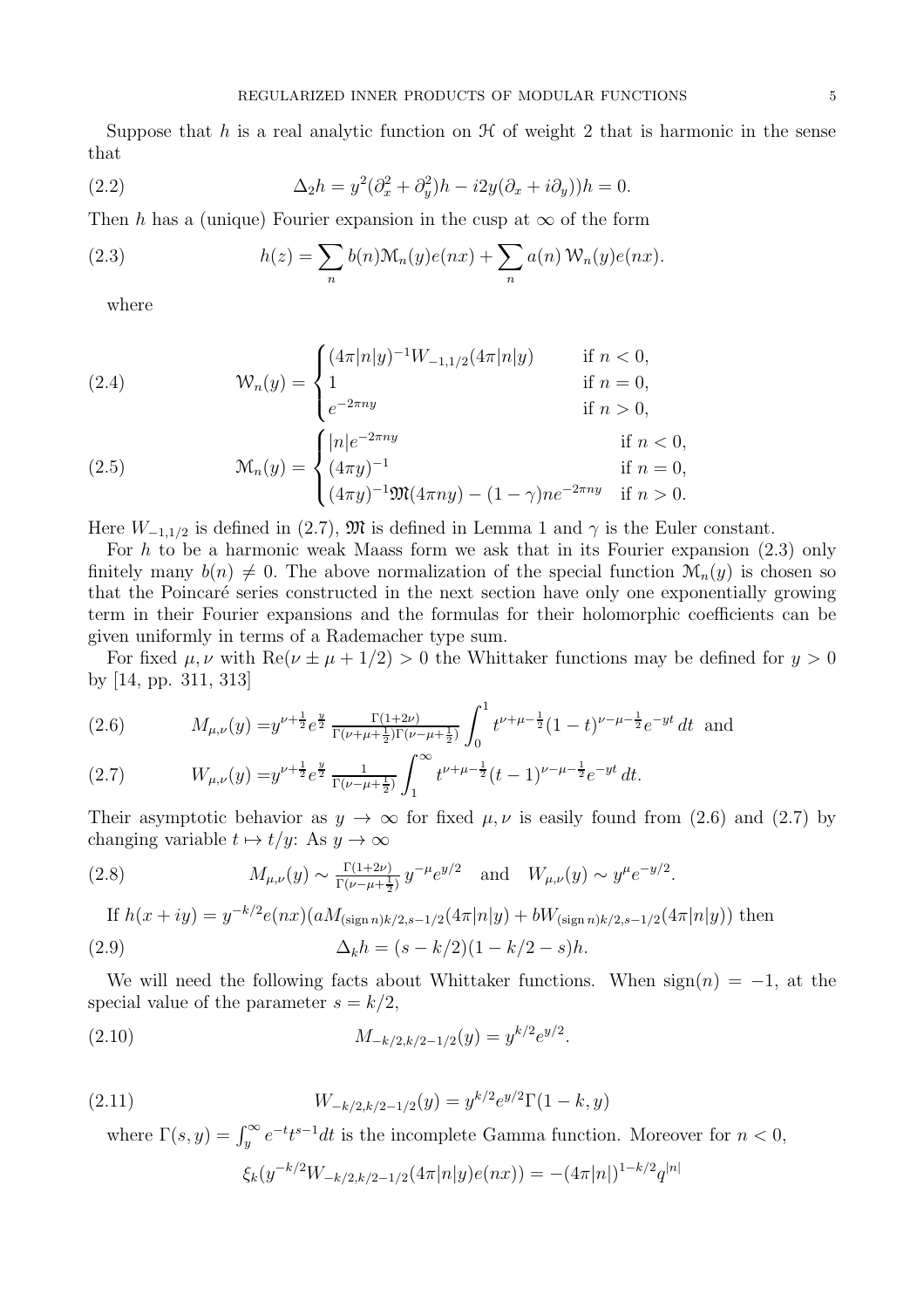On the other hand when  $sign(n) = 1$ , at  $s = k/2$ , the two Whittaker functions coalesce;

(2.12) 
$$
M_{k/2,(k-1)/2}(y) = W_{k/2,(k-1)/2}(y) = y^{k/2}e^{-y/2}.
$$

In this special case we use the classical method of taking derivatives in  $s$  (cf. [5]) to construct a growing solution of Whittaker's equation. We have

**Proposition 1.** [5] For  $m, k > 0$  positive integers, let

(2.13) 
$$
\mathfrak{M}(y) = \partial_s|_{s=k/2} \left( M_{k/2, s-1/2} - W_{k/2, s-1/2} \right)(y),
$$

and

(2.14) 
$$
\psi_{m,k}(z) = (4\pi y)^{-k/2} \mathfrak{M}(4\pi my) e(mx)
$$

Then

(2.15) 
$$
D_{k/2,k/2-1/2} \mathfrak{M}(y) = 0,
$$

$$
\Delta_k(\psi_{m,k}(z)) = 0,
$$

and

(2.17) 
$$
\xi_k(\psi_{m,k}(z)) = m^{1-k/2} (4\pi)^{1-k} (k-1) \Gamma(k/2) e(-mz).
$$

Moreover, as  $y \to \infty$ 

(2.18) 
$$
\mathfrak{M}(y) \sim (k-1)\Gamma(k/2)y^{-k/2}e^{y/2}.
$$

*Proof.* If  $D_{\kappa,\nu}$  is the Whittaker differential operator as above then

(2.19) 
$$
D_{\kappa,s-1/2}\partial_s M_{\kappa,s-1/2}(y) = (2s-1)y^{-2}M_{\kappa,s-1/2}(y).
$$

Similarly

(2.20) 
$$
D_{\kappa,s-1/2}\partial_s W_{\kappa,s-1/2}(y) = (2s-1)y^{-2}W_{\kappa,s-1/2}(y).
$$

When  $\kappa = k/2$  and  $s = k/2$ , since  $W_{k/2,s-1/2} = M_{k/2,s-1/2}$ , it follows by seperation of variables that  $\Delta_k(\psi_{m,k}(z)) = 0$ . This in turn implies that  $\xi_k \psi_{m(k} z)$  is holomorphic, since  $\Delta_k = -\xi_{2-k} \circ \xi_k$ . But a simple computation shows that  $\xi_k(\psi_{m,k}(z)) = f(y)e(-mx)$  for some function f, and the only holomorphic function with this property is a multiple of  $e(-mz)$ . Hence  $\xi_k(\psi_{m,k}(z))$  =  $ce(-mx)$  for some constant c. The exact value of the constant c follows from the asymptotic behaviour of  $\mathfrak{M}(y)$ .

To see the asymptotic behaviour of  $\mathfrak{M}(y)$  as  $y \to \infty$  we use the integral representations of Whittaker functions valid when Re  $s > k/2$ . Writing  $M_{k/2,s-1/2}(y) = e^{y/2} g_s(y) h_s(y)$  with

(2.21) 
$$
g_s(y) = \frac{y^s \Gamma(2s)}{\Gamma(s + k/2) \Gamma(1 + s - k/2)}
$$

and

(2.22) 
$$
h_s(y) = (s - k/2) \int_0^1 t^{k/2 + s - 1} (1 - t)^{s - k/2 - 1} e^{-yt} dt
$$

gives

(2.23) 
$$
\partial_s M_{k/2, s-1/2(y)} = e^{y/2} g_s(y) \partial_s h_s(y) + e^{y/2} \partial_s g_s(y) h_s(y)
$$

Integration by parts in  $h_s(y)$  leads to

(2.24) 
$$
h_s(y) = \int_0^1 (1-t)^{s-k/2} \partial_t (t^{k/2+s-1} e^{-yt}) dt.
$$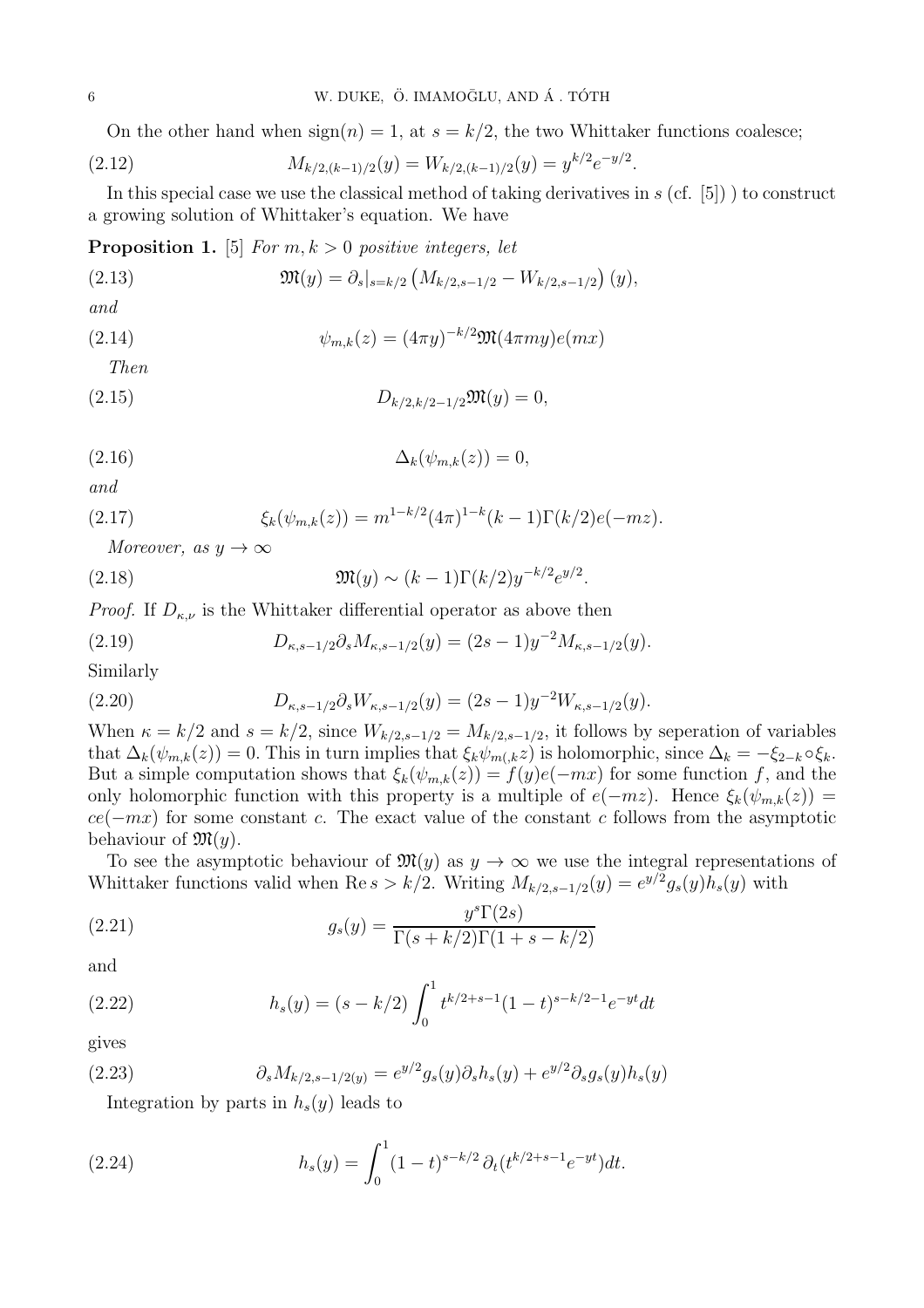As a byproduct this immediately gives  $h_{k/2}(y) = e^{-y}$  proving (2.12). We also have

$$
\partial_s h_s(y) = \int_0^1 (1-t)^{s-k/2} \ln(1-t) \partial_t (t^{s+k/2-1} e^{-yt}) dt + \int_0^1 (1-t)^{s-k/2} \partial_t (\partial_s (t^{s+k/2-1} e^{-yt})) dt.
$$
  
At  $s = k/2$  this leads to

At  $s = k/2$  this leads to

$$
\partial_s|_{s=k/2}h_s(y) = \int_0^1 \ln(1-t)\partial_t(t^{k-1}e^{-yt})dt
$$

By Watson's lemma from asymptotic analysis (see [17] or [13], p. 467)

$$
-\int_0^1 e^{-yt} (yt - k + 1) t^{k-2} \ln(1-t) dt \sim (k - 1) y^{-k} \Gamma(k).
$$

The function  $W_{k/2,s-1/2}$  is treated analogously leading to

$$
\partial_s|_{s=k/2} \int_1^{\infty} t^{s+\frac{k}{2}-1} (t-1)^{s-\frac{k}{2}-1} e^{-yt} dt = \int_1^{\infty} e^{-yt} (yt-k+1) t^{k-2} \ln(t-1) dt,
$$

which is easily seen to be  $O(e^{-y})$ .

To summarize we have

$$
\mathfrak{M}(y) \sim (k-1)\Gamma(k/2)y^{-k/2}e^{y/2}
$$

.

The asymptotic expansion of  $\xi_k(\psi_{m,k}(z))$  follows along similar lines proving (2.17).

 $\Box$ 

# 3. POINCARÉ SERIES

In this section we compute the Fourier expansion of a Poincaré series and establish some needed analytic properties of the Fourier coefficients. Let  $\phi(y): \mathbb{R}_{>0} \to \mathbb{C}$  be smooth and such that for some  $\alpha > 0$ ,  $\phi(y) = O(y^{\alpha})$ . For  $0 \neq m \in \mathbb{Z}$  let

$$
\phi_m(z) = |m|^{k/2} \phi(|m|y) e(mx)
$$

and define the Poincaré series

$$
P_m(z, \phi) = P_m(z, \phi, k) = \sum_{\gamma \in \Gamma_{\infty} \backslash \Gamma} (\phi_m|_k \gamma)(z).
$$

Then  $P_m(z, \phi)$  converges for  $\alpha > 1 - k/2$  and has weight k.

We will work with a special  $\phi$  depending on a parameter s as well as its derivative in s. Let

$$
\phi_m(z,s) = (4\pi y)^{-k/2} M_{\text{sign}(m)k/2, s-1/2}(4\pi |m|y)e(mx)
$$

and

$$
P_m(z,s) = P(z, \phi_m(z,s)).
$$

 $P_m(z, s)$  converges for Re s > 1 and is harmonic at  $s = k/2, 1 - k/2$ . For  $k > 2$  this gives immediately harmonic forms. But these Poincaré series only lead to either holomorphic cusp forms or weakly holomorphic modular forms since at the special parameters

$$
M_{\pm k/2,(k-1)/2}(y) = y^{k/2} \frac{e^{\mp y/2}}{\Gamma(k)}.
$$

For  $m > 0$ ,  $P_m(z, k/2)$  reduces to the classical exponential Poincaré series which is a cusp form and for  $m < 0$  one can only get growing terms of the form  $e^{2\pi imz}$  and hence it leads to a weakly holomorphic modular form.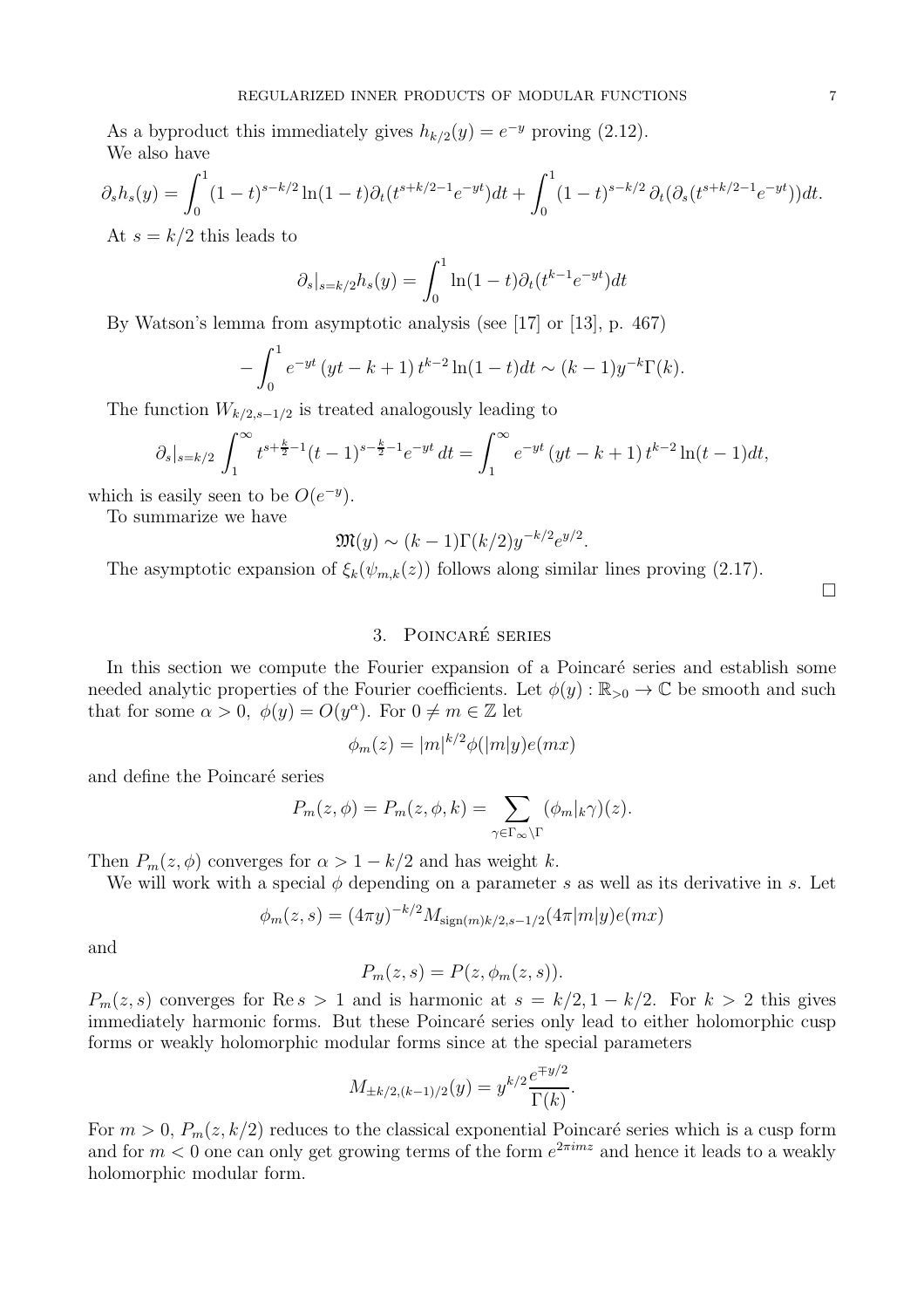3.1. Fourier coefficients. We are interested in the case of  $k = 2$ , when convergence of the Poincaré series is not known at the parameter which makes it harmonic. We will continue it analytically to the point we are interested in by its Fourier expansion. The Fourier coefficients of Poincar´e series can be expressed explicitly in terms of sums Kloosterman sums for any weight k. The following Proposition is standard and can be found for example in [9], [3].

Proposition 2. With the notation as above

$$
(3.1) \quad P_m(z,s) = \phi_m(z,s) + g_{m,0}(s)L_{m,0}(s)(-4\pi)^{-k/2}y^{-k/2+1-s}
$$

$$
\sum_{n\neq 0} g_{m,n}(s,y)L_{m,n}(s)(-4\pi y)^{-k/2}W_{\text{sign}(n)k/2,s-1/2}(4\pi|n|y)e(nx)
$$

where

(3.2) 
$$
g_{m,n}(s) = \Gamma(2s) \begin{cases} \frac{2\pi\sqrt{|m/n|}}{\Gamma(s + \text{sign}(n)k/2)} & \text{if } n \neq 0\\ \frac{4\pi^{1+s}|m|^s}{(2s-1)\Gamma(s+k/2)\Gamma(s-k/2)}, & \text{if } n = 0 \end{cases}
$$

and

(3.3) 
$$
L_{m,n}(s) = \begin{cases} \sum_{c} \frac{K(m,n,c)}{c} J_{2s-1}(\frac{4\pi\sqrt{|mn|}}{c}), & \text{if sign}(nm) > 0\\ \sum_{c} \frac{K(m,0,c)}{c^{2s}}, & \text{if } n = 0\\ \sum_{c} \frac{K(m,n,c)}{c} I_{2s-1}(\frac{4\pi\sqrt{|mn|}}{c}), & \text{if sign}(nm) < 0 \end{cases}
$$

and where  $K(m, n, c)$  is the Kloosterman sum

$$
K(m, n, c) = \sum_{a(c)} e(\frac{m\bar{a} + na}{c}).
$$

In view of  $W_{k/2,k/2-1/2}(y) = y^{k/2}e^{-y/2}$  for  $s = k/2$   $(k \ge 2)$  we have

(3.4)

$$
g_{m,n}(k/2)(-4\pi y)^{-k/2}W_{\text{sign}(n)k/2,k/2-1/2}(4\pi|n|y)e(nx) = \begin{cases} (-1)^{k/2}(2\pi)\sqrt{|m/n|} \, n^{k/2}q^n & \text{if } n > 0\\ 0 & \text{if } n < 0 \end{cases}
$$

Hence if  $m > 0$ , and  $k > 2$ , at  $s = k/2$ , (3.1) leads to the the Fourier expansion of the classical cuspidal Poincaré series and if  $m < 0$  this construction fails to produce a weak harmonic form that is not weakly holomorphic since

(3.5) 
$$
M_{-k/2,(k-1)/2}(y) = y^{k/2} \frac{e^{y/2}}{\Gamma(k)}.
$$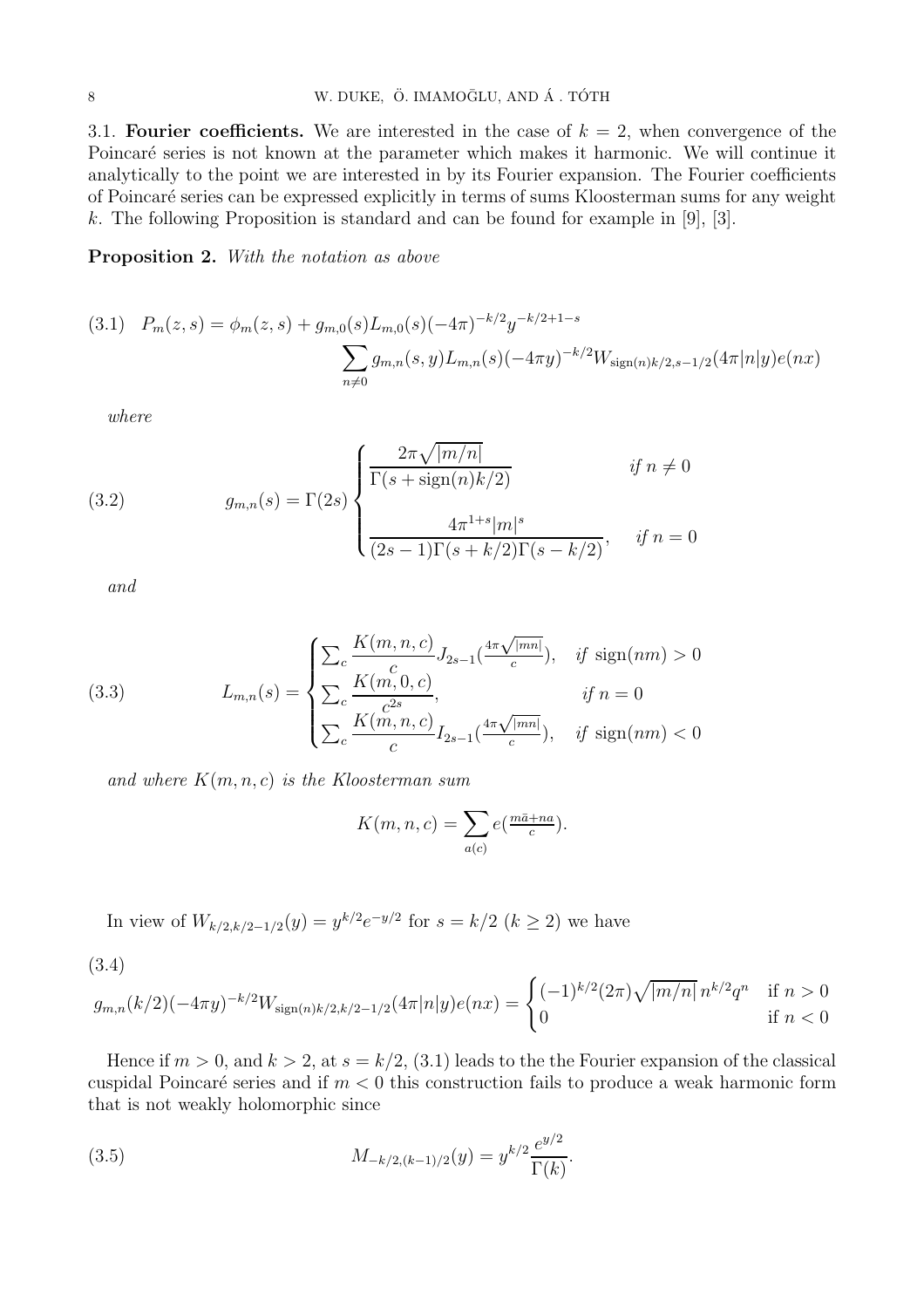3.2. Analytic continuation. We will show that  $L_{m,n}(s)$  can be analytically continued to  $\text{Re } s > 3/4$  with only possible pole for  $n = 0$  at  $s = 1$ . We will also get estimates for  $L_{m,n}$ which will ensure the convergence of the Fourier series for  $\text{Re } s > 3/4 + \epsilon$  for any  $\epsilon > 0$  and this gives the analytic continuation of  $P_m(z, s)$  to  $s = 1$ . The case sign $(nm) > 0$  is worked out in [10], Section 16.5.

$$
L_{m,n}(s) \ll (2\sigma - 1)^{-2} e^{\pi |s|/2} \left(\frac{\sqrt{mn}}{|s|}\right)^{\sigma}
$$

The case sign $(nm) < 0$  goes along the same lines but will lead to an estimate which is qualitatively different due to the growth of  $I_s$  at  $\infty$ . In this case

$$
L_{m,n}(s) = \sum_{c \le \sqrt{|mn|}} \frac{K(m,n,c)}{c} I_{2s-1} \left( \frac{4\pi\sqrt{|mn|}}{c} \right) + \sum_{c > \sqrt{|mn|}} \frac{K(m,n,c)}{c} I_{2s-1} \left( \frac{4\pi\sqrt{|mn|}}{c} \right)
$$

Using

$$
I_{\nu}(y) = \frac{y^{\nu}}{2^{\nu}\Gamma(\nu + \frac{1}{2})\Gamma(\frac{1}{2})} \int_{0}^{\pi} e^{y \cos \theta} \sin^{2\nu} \theta d\theta
$$

valid when  $\text{Re}\,\nu + \frac{1}{2} > 0$ , we have that for  $\frac{1}{4} < \text{Re}\,s < 2$ 

$$
I_{2s-1}\left(\frac{4\pi\sqrt{|mn|}}{c}\right) \ll \begin{cases} \frac{|mn/c^2|^{Re\,s-\frac{1}{2}}}{|\Gamma(2s-\frac{1}{2})|} & \text{when } c > \sqrt{|mn|} \\ e^{4\pi\sqrt{|mn|}/c}\frac{|mn/c^2|^{Re\,s-\frac{1}{2}}}{|\Gamma(2s-\frac{1}{2})|} & \text{when } c \le \sqrt{|mn|} \end{cases}
$$

The first sum estimated trivially for  $\sigma = \text{Re } s > 3/4$ 

$$
\sum_{c \le \sqrt{|mn|}} \frac{K(m, n, c)}{c} I_{2s-1}\left(\frac{4\pi\sqrt{|mn|}}{c}\right) \ll e^{4\pi\sqrt{|mn|}} \frac{|mn|^{Res}}{|\Gamma(2s - \frac{1}{2})|}
$$

For the second sum we use eqn. (16.50) of [10]

$$
\sum_{c} \frac{|K(m, n; c)|}{c^{2\sigma}} \ll (\sigma - 3/4)^{-2}
$$

to get

$$
\left| \sum_{c > \sqrt{|mn|}} \frac{K(m, n, c)}{c} I_{2s-1} \left( \frac{4\pi \sqrt{|mn|}}{c} \right) \right| \ll \frac{|mn|^{Res - \frac{1}{2}}}{|\Gamma(2s - \frac{1}{2})|} (\sigma - 3/4)^{-2}
$$

For  $n = 0$ , we note that  $g_{m0}(s)L_{m0}(s) = \frac{4\pi|\pi m|^{s-k/2}\Gamma(2s)}{(s-k)(2s-1)\Gamma(s+k/2)\Gamma(s)}$  $(-2)^k (2s-1) \Gamma(s+k/2) \Gamma(s-k/2)$  $\sigma_{2s-1}(m)$  $m^{2s-1}\zeta(2s)$ is analytic for  $\sigma > 3/4$ . This gives the analytic continuation of the Fourier coefficients.

To get the continuation of  $P(z, s)$  to  $s = 1$  we still need to prove the convergence of the Fourier series. But this follows from the exponential decay of the Whittaker function  $W_{\mu,\nu}(y)$ , namely that as  $y \to \infty$   $W_{\mu,\nu}(y) \sim y^{\mu} e^{-y/2}$ .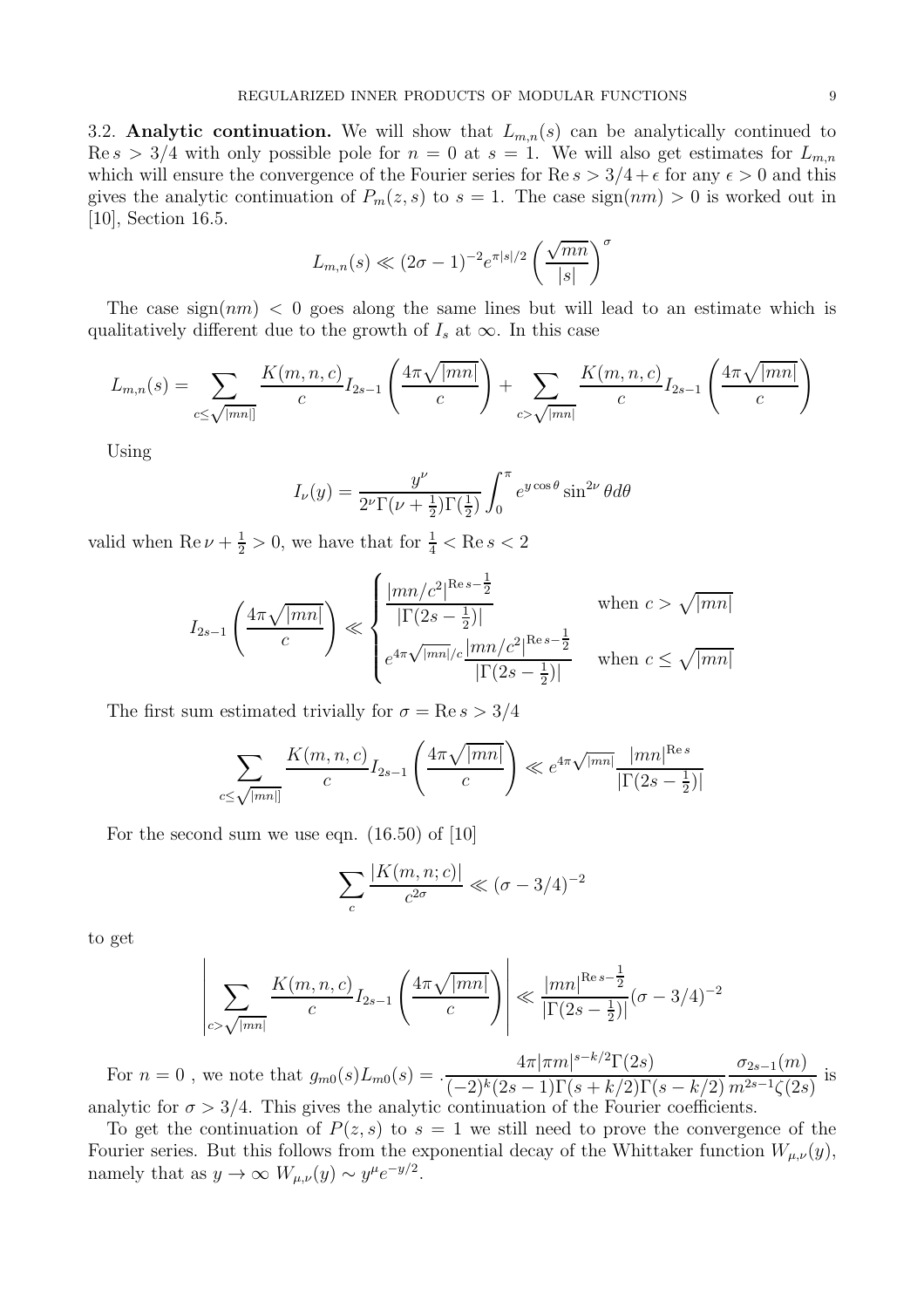3.3. Weight 2. Let  $k = 2$  and set  $P_m(z) = P_m(z, 1)$ . Then we have

**Proposition 3.** If  $m > 0$  then  $P_m(z) = 0$ . If  $m < 0$  then

(3.6) 
$$
P_m(z) = |m|q^m - \sum_{n>0} n c_{|m|}(n)q^n = f'_{|m|}
$$

*Proof.* For  $m > 0$ , due to the Gamma factors in the denominators in (3.2),  $a(n, y) = 0$  for  $n \le 0$ and  $(3.2)$  gives the Fourier expansion of the holomorphic Poincaré series. Since for  $SL(2, Z)$ there are no cusp forms of weight 2, we have in fact  $P_m(z, 1) \equiv 0$  for  $m > 0$ . On the other hand for  $m < 0$ ,  $\phi_m(z, 1) = |m|q^m$ ,  $a(n, y) = 0$  for  $n < 0$  and using (1.2) we see that (3.2) in this case match exactly the formulas of Rademacher for  $f'_{|m|}(z)$ . Hence for  $m < 0$ ,  $P_m(z, 1) = f'_{|m|}(z)$ .  $\Box$ 

Remark. Alternatively we may prove the Petersson-Rademacher formulae using the fact that  $P_m - f'_{|m|}$  is a holomorphic cusp form of weight 2.

For  $m = 0$  we set

(3.7) 
$$
P_0(z) = E_2^*(z) = 1 - 24 \sum_{n=1}^{\infty} \sigma_1(n) q^n - \frac{3}{\pi y}.
$$

#### 4. Non-holomorphic harmonic weak Maass forms

4.1. Derivatives of Poincaré series. As we have seen in the last section the above construction of Poincaré series  $P_m(z)$  only produces holomorphic cusp forms for  $m > 0$  or weakly holomorphic forms in case  $m < 0$ . To write down the basis for harmonic weak Maass forms we need to find harmonic forms that are not weakly holomorphic. Such forms will be constructed using derivatives in  $s$  of Poincaré series.

For  $m > 0$  a growing solution of Whittaker's equation can be constructed as in Section 2 by taking the derivatives in s of the Whittaker functions.

Recall that if  $D_{\kappa,\nu} = \frac{d^2}{dy^2} + \left(-\frac{1}{4} + \frac{\kappa}{y} + \frac{1-4\nu^2}{4y^2}\right)$  $\frac{-4\nu^2}{4y^2}$ ) is the Whittaker differential operator then

(4.1) 
$$
D_{k/2,s-1/2}\partial_s M_{k/2,s-1/2}(y) = (2s-1)y^{-2}M_{\kappa,s-1/2}.
$$

(4.2) 
$$
D_{k/2,s-1/2}\partial_s W_{k/2,s-1/2}(y) = (2s-1)y^{-2}W_{k/2,s-1/2}.
$$

Therefore we have that for  $\psi_m(z,s) = (4\pi y)^{-k/2} \partial_s \left( M_{k/2,s-1/2} - W_{k/2,s-1/2} \right) (4\pi my)e(mx)$  the Poincaré series  $P_m(z, \psi(s, .))$  is harmonic at  $s = k/2$ .

To prove that the Poincaré series is meaningful note that for  $k > 2$  we may simply differentiate the Poincaré series built from  $M_{\kappa,s-1/2}(y)$  or  $W_{k/2,s-1/2}(y)$  since  $s = k/2$  is in Re s > 1, which is a region of local uniform convergence of theses series. For  $k = 2$  this no longer holds and we modify the argument as follows.

4.2. Weight 2. Recall that for  $m > 0$  the Poincaré series  $P_m(z, s)$  was built from

$$
\phi_m(z,s) = (4\pi y)^{-k/2} M_{k/2,s-1/2}(4\pi my)e(mx).
$$

Since  $P_m(z, s)$  has an analytic continutaion to Re  $s > 3/4$  by (2.9) we have

$$
\Delta_k(\partial_s P_m(z,s)) = (2s-1)(P_m(z,s))
$$

Since  $P_m(z, 1) \equiv 0$  in the case of  $k = 2$  we have that

$$
Q_m(z) = \partial_s|_{s=1} P_m(z, s)
$$

is already harmonic and the Fourier expansion reveals only one growing term, so it is a weak harmonic Maass form.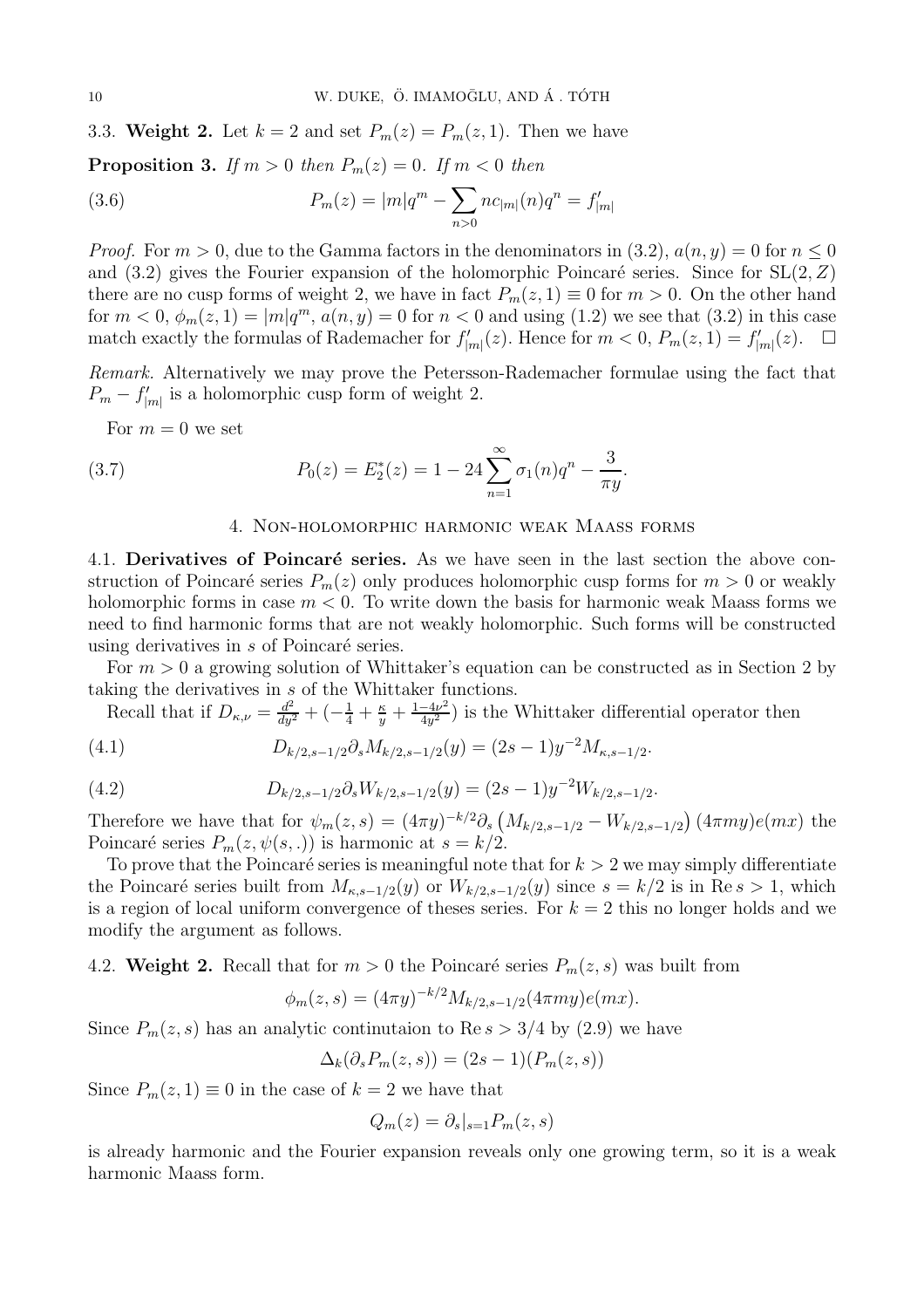4.3. Fourier coefficients of  $Q_m$ . To find the Fourier expansion of  $Q_m(z)$  we differentiate the coefficients given in Proposition 2 to get

**Proposition 4.** Let 
$$
Q_m(z) = \partial_s|_{s=1} P_m(z, s)
$$
 then  
\n(4.3) 
$$
Q_m(z) = \mathcal{M}_m(y)e(mx) - \frac{6}{\pi y}\sigma_1(m) - \sum_{n < 0} |n|c_m(|n|) \mathcal{W}_n(y)e(nx) - \sum_{n > 0} \mathcal{L}_{mn} q^n
$$

where

(4.4) 
$$
\mathcal{L}_{mn} = 2\pi \sqrt{nm} \sum_{c} \frac{K(m, n, c)}{c} F(\frac{4\pi \sqrt{|mn|}}{c})
$$

with  $F(u) = \partial_s |_{s=1} J_{2s-1}(u)$  and  $\gamma$  the Euler's constant.

Theorem 1 follows from the formula  $\partial_s|_{s=1} J_s(x) = \frac{\pi}{2} Y_1(x) + \frac{1}{x} J_1(x)$ .

Proof.

$$
(4.5) \quad Q_m(z,s) = \partial_s P_m(z,s) = \partial_s \phi_m(z,s) + (-4\pi)^{-1} \partial_s (g_{m,0}(s) L_{m,0}(s) y^{-s})
$$

$$
+ \sum_{n \neq 0} (-4\pi y)^{-1} \partial_s [g_{m,n}(s) L_{m,n}(s)] W_{\text{sign}(n),s-1/2} (4\pi |n|y) e(nx)
$$

$$
+ \sum_{n \neq 0} (-4\pi y)^{-1} g_{m,n}(s) L_{m,n}(s) \partial_s [W_{\text{sign}(n),s-1/2} (4\pi |n|y)] e(nx)
$$

where  $g_{m,n}$  and  $L_{m,n}$  are defined in (3.2) and (3.3). Since there are no cusp forms of weight 2 for  $SL(2,\mathbb{Z})$  it follows that  $g_{m,n}(1)L_{m,n}(1) = 0$  for all  $n \neq m$ , and that  $g_{m,m}(1)L_{m,m}(1) = 1$ .

First note that a calculation using  $g_{m0}(s)L_{m0}(s) = \frac{4\pi|\pi m|^s \Gamma(2s)}{(2s-1)\Gamma(s+1)\Gamma(s+1)}$  $(2s-1)\Gamma(s+1)\Gamma(s-1)$  $\sigma_{2s-1}(m)$  $\frac{m^{2s-1}(\mu)}{m^{2s-1}\zeta(2s)},$ gives the constant coefficient as  $-$ 6  $\frac{\sigma}{\pi y}\sigma_1(m).$ 

To compute the derivatives we will treat the cases  $n > 0$  and  $n < 0$  separately.

When  $n < 0$ ,  $g_{m,n}(1) = 0$ , and hence the contribution of the second sum in (4.5) to  $Q_m(z)$  is zero. Since for  $n < 0$ , and  $\partial_s |_{s=1} g_{m,n} = 2\pi \sqrt{|m/n|}$ , the first sum in (4.5) contrubutes

$$
-\sum_{n<0} 2\pi L_{mn}(1)\sqrt{|mn|}\left(4\pi|n|y\right)^{-1}W_{-1,1/2}(4\pi|n|y)e(nx) = -\sum_{n<0} |n|c_m(|n|)W_n(y)e(nx)
$$

On the other hand, if  $n > 0$ ,  $W_{1,1/2}(y) = ye^{-y/2}U(0, 2, y) = ye^{-y/2}$  and  $g_{m,n}(1)L_{m,n}(1) = \delta_{m,n}$ . Therefore, for  $m, n > 0$ , second sum's contribution is  $-(4\pi y)^{-1}\partial_s|_{s=1}W_{1,s-1/2}(4\pi my)$  where as the first sum contributes

$$
-\sum_{n>0}\partial_s|_{s=1}\left[g_{m,n}(s)L_{m,n}(s)\right]nq^n = -\sum\left[g_{mn}(1)\partial_s|_{s=1}L_{m,n}(s) + (\partial_s|_{s=1}g_{mn}(s))L_{mn}(1))\right]nq^n
$$

Let  $F(u) = \partial_s |_{s=1} J_{2s-1}(u)$ , using  $g_{m,n}(1) = 2\pi \sqrt{|m/n|}$  and  $\partial_s |_{s=1} g_{m,n} = (1 - \gamma) 2\pi \sqrt{|m/n|}$  and  $L_{m,n}(1) = \delta_{mn}/2\pi$  we see that for  $n > 0$  the first sum  $(4.5)$  at  $s = 1$  gives

(4.6) 
$$
-m(1-\gamma)q^m - \sum_{n>0} \mathcal{L}_{mn}q^n
$$

where

(4.7) 
$$
\mathcal{L}_{mn} = 2\pi \sqrt{mn} \sum_{c} \frac{K(m, n, c)}{c} F\left(\frac{4\pi \sqrt{|mn|}}{c}\right).
$$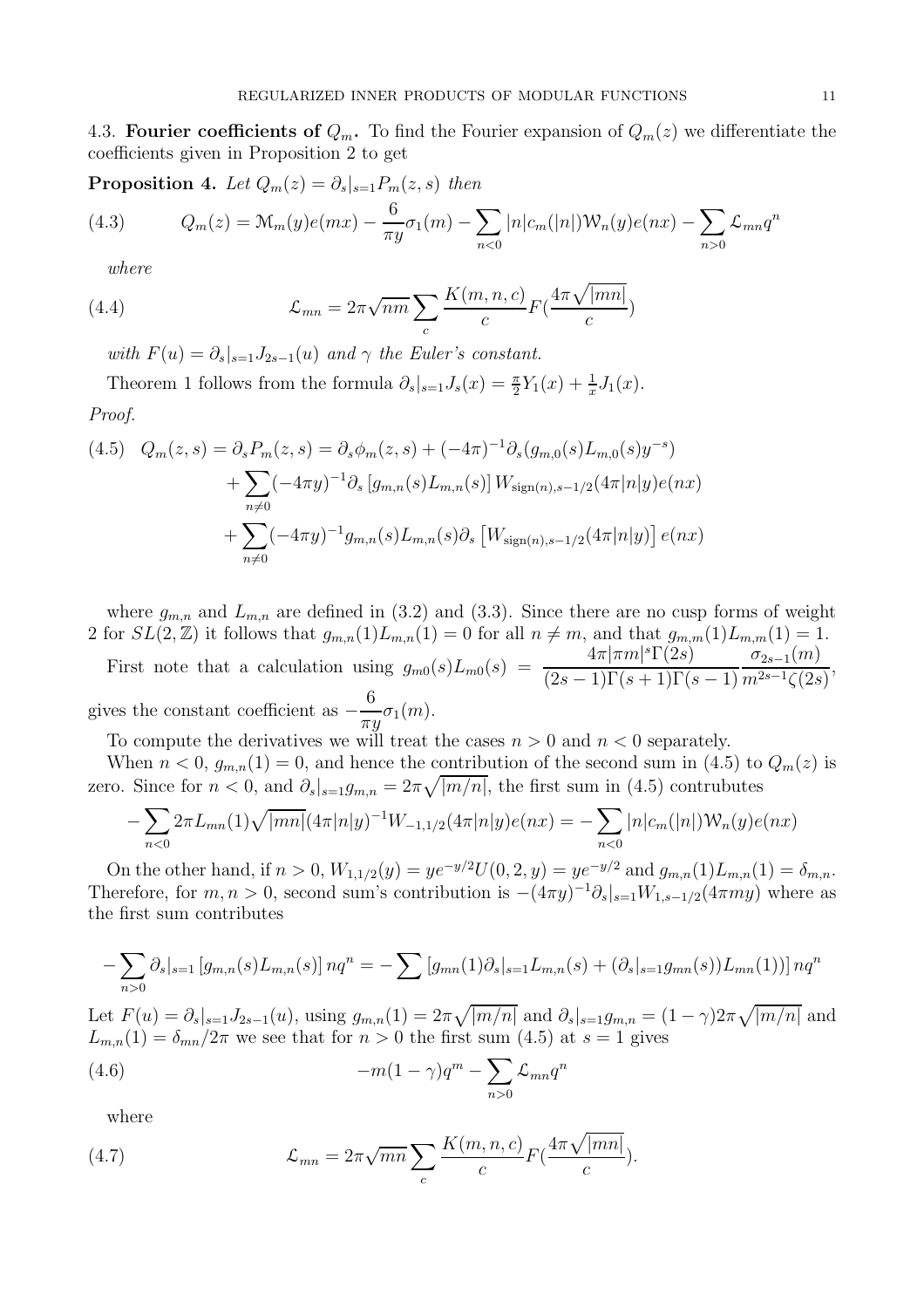Note that  $-(4\pi y)^{-1}\partial_s|_{s=1}W_{1,s-1/2}$  $(4\pi my)e(mx)$  together with the term  $-m(1-\gamma)q^m$  is exactly what is needed to combine with  $\partial_s|_{s=1}\phi_m(z,s)$  to give the harmonic growing term  $\mathcal{M}_m(y)e(mx)$  in (4.3).

We can now give a basis for  $H_2^!$ 

### Proposition 5. Let

(4.8) 
$$
h_m(z) = \begin{cases} f'_{|m|}(z) & \text{if } m < 0, \\ E_2^*(z) & \text{if } m = 0, \\ Q_m(z) & \text{if } m > 0, \end{cases}
$$

Then for each  $m \in \mathbb{Z}$ ,  $h_m(z)$  has a Fourier expansion of the form

(4.9) 
$$
h_m(z) = \mathcal{M}_m(y)e(mx) + \sum_{n \in \mathbb{Z}} a_m(n)\mathcal{W}_n(y)e(nx).
$$

The coefficients satisfy the symmetry relation  $a_m(n) = a_n(m)$  for all  $m, n \in \mathbb{Z}$ .

Moreover  $\{h_m\}_{(m\in\mathbb{Z})}$  form a basis for  $H_2^!$  and if  $m > 0$ ,  $\xi_2(h_m)(z) = \frac{1}{4\pi} f_m(z)$ .

*Proof.* It follows from the Fourier expansions (3.6), (4.3), (3.7) of  $P_m(z)$ ,  $Q_m(z)$  and  $E_2^*(z)$ that  $h_m(z)$  has the expansion of the desired form (4.9).

The symmetry relation  $a_m(n) = a_n(m)$  follows from the symmetry relations  $|n|c_{|m|}(|n|) =$  $|m|c_{n}(|m|)$  and  $\mathcal{L}_{mn} = \mathcal{L}_{nm}$ .

If  $h(z) \in \mathcal{H}_2^!$  is a weak Harmonic form, then it has a Fourier expansion of the form (2.3) with only finitely many coefficients  $b(n)$ . Hence  $h(z) - \sum_{n \neq 0} b(n)h_m(z)$  is a Harmonic weak Maass form with no growing term in its Fourier expansion, hence is a constant multiple of  $E_2^*$ .

Now the fact that for  $n < 0$ ,  $\xi_2(\mathcal{W}_n(y)e(nx)) = -(4\pi |n|)^{-1}q^{|n|}$  together with  $(1.2)$ ,  $(2.17)$ , and (4.3) proves that  $\xi_2(h_m)(z) = \frac{1}{4\pi} [j_m(z) + 24\sigma_1(m)] = \frac{1}{4\pi} f_m(z)$ .

The above proposition shows that the non-holomorphic coefficients of the basis functions  $h_m$ for  $m > 0$  are the coefficients  $|n|c_m(n)$  of  $f'_m$ . On the other hand the holomorphic coefficients of  $h_m$  are complicated expressions involving sums of Kloosterman sums multiplied by the derivatives of the Bessel function in the index,  $F(u)$ .  $F(u)$  can be expressed in various forms, one of which is the formula  $F(u) = \pi Y_1(u) + \frac{2}{u} J_0(u)$  given in Theorem 1. However we will give an interpretation of these holomorphic Fourier coefficients in the next section.

### 5. Inner products

In this section we will show that holomorphic Fourier coefficients of the harmonic forms of weight 2 constructed in the previous section can be written in terms of the regularized Petersson inner products of  $f_n$  and  $f_m$ .

For this purpose we need the following lemma which follows from a standard application of Stokes theorem see [1].

**Lemma 1.** Suppose  $k \in \mathbb{Z}$  and that g is holomorphic on  $\mathcal H$  of weight k for  $\Gamma$ . Suppose that h is a smooth function of weight  $2 - k$ . Then, for  $Y \geq 2$  we have

$$
\int_{\mathcal{F}_Y} g(z) \overline{\xi_{2-k}h(z)} y^k \frac{dxdy}{y^2} = \int_{-1/2+iY}^{1/2+iY} g(z)h(z)dz.
$$

 $\Box$ 

 $\Box$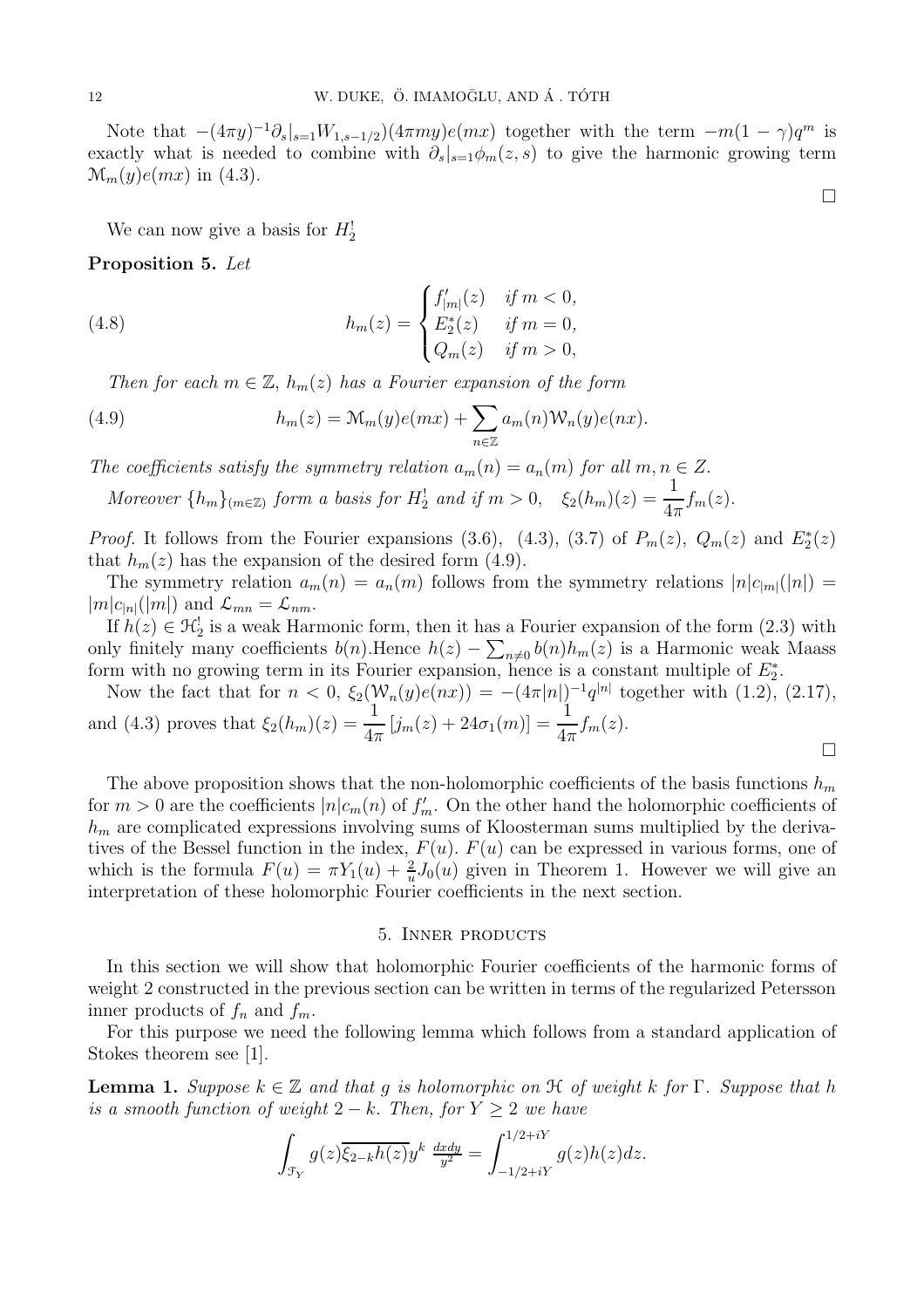Theorem 4. Suppose that m, n are distinct positive integers. Then

$$
\langle f_n, f_m \rangle = -4\pi \mathcal{L}_{mn}.
$$

*Proof.* We have that for  $m > 0$ ,  $h_m$  satisfies  $\xi_2 h_m =$ 1  $\frac{1}{4\pi}f_m$  and its Fourier expansion has the form

$$
h_m(z) = Q_m(z) = \mathcal{M}_m(y)e(mx) - \frac{6}{\pi y} \sigma_1(m) - \sum_{n < 0} |n|c_m(|n|) \mathcal{W}_n(y)e(nx) - \sum_{n > 0} \mathcal{L}_{mn} q^n
$$

where  $\mathcal{M}_m(y) \sim e^{2\pi my}$  as  $y \to \infty$  is the lone exponentially growing term.

We have the following bounds for the Fourier coefficients of  $h_m$ . First by classical estimates [15] we have that  $c_m(n) = O(e^{C\sqrt{n}})$  and by [4] (see Lemma 3.4), we also have  $\mathcal{L}_{mn} = O(e^{C\sqrt{n}})$ . It follows using Lemma 1 that

$$
\int_{\mathcal{F}_Y} f_n(z) \overline{\xi_2 h_m(z)} \, dxdy = \int_{-1/2 + iY}^{1/2 + iY} f_n(z) h_m(z) dz
$$

Now  $f_n(z) = q^{-n} + \sum_{k \ge 0} c_n(k) q^k$  and

$$
h_m(z) = \mathcal{M}_m(y)e(mx) - \frac{6}{\pi y}\sigma_1(m) - \sum_{l < 0} |l|c_m(|l|)\mathcal{W}_l(y)e(lx) - \sum_{l > 0} \mathcal{L}_{ml}q^l
$$

By the above estimates these sums can be multiplied and integrated term by term leading to

$$
\lim_{Y \to \infty} \int_{\mathcal{F}_Y} f_n(z) \overline{\xi_2 h_m(z)} \, dxdy = -\mathcal{L}_{mn} - i \lim_{Y \to \infty} \sum_{k>0} k c_n(k) c_m(k) \mathcal{W}_k(Y) e^{-2\pi kY} = -\mathcal{L}_{mn}.
$$

Since  $\xi_2(h_m)(z) = \frac{1}{4\pi} f_m(z)$  this, together with (4.7), proves the formula in Theorem 1. It also gives a complete description of the Fourier coefficients of weak harmonic Maass forms in weight 2 and/or the values of the inner products  $\langle f_n, f_m \rangle$ , depending on one's point of view. Theorem 4 together with Proposition 5 also finishes the proof of Theorem 2.

#### **REFERENCES**

- [1] Borcherds, R. E., Automorphic forms with singularities on Grassmannians, Invent. Math., 132, 491–562 (1998)
- [2] Bruggeman, R. , Harmonic lifts of modular forms, preprint, arXiv:1206.5118v1
- [3] Bruinier, J.H., Borcherds products and Chern classes of Hirzebruch-Zagier divisors. Invent. Math. 138 (1999), no. 1, 51–83.
- [4] Bruinier, J. H.; Funke, J., On two geometric theta lifts. Duke Math. J. 125 (2004), no. 1, 45–90.
- [5] Bucholz, The confluent hypergeometric function with special emphasis on its applications, Springer-Verlag New York Inc., New York 1969 xviii+238 pp.
- [6] Duke, W.; Imamoglu, O.; Tóth, Á., Cycle integrals of the j-function and mock modular forms, Annals of Math. 173, (2011) 947-81.
- [7] Duke, W.; Imamoglu, O.; Tóth, Á., Rational period functions and cycle integrals, Abhandlungen aus dem Mathematischen Seminar der Universitt Hamburg, vol 80. no. 2. (2010), 255-64.
- [8] Duke, W.; Jenkins, P., Integral traces of singular values of weak Maass forms. Algebra Number Theory 2 (2008), no. 5, 573–593.
- [9] Fay, J. D., Fourier coefficients of the resolvent for a Fuchsian group, J. Reine Angew. Math. 293/294 (1977), 143–203.
- [10] Iwaniec, H.; Kowalski, E., Analytic number theory. American Mathematical Society Colloquium Publications, 53. American Mathematical Society, Providence, RI, 2004.